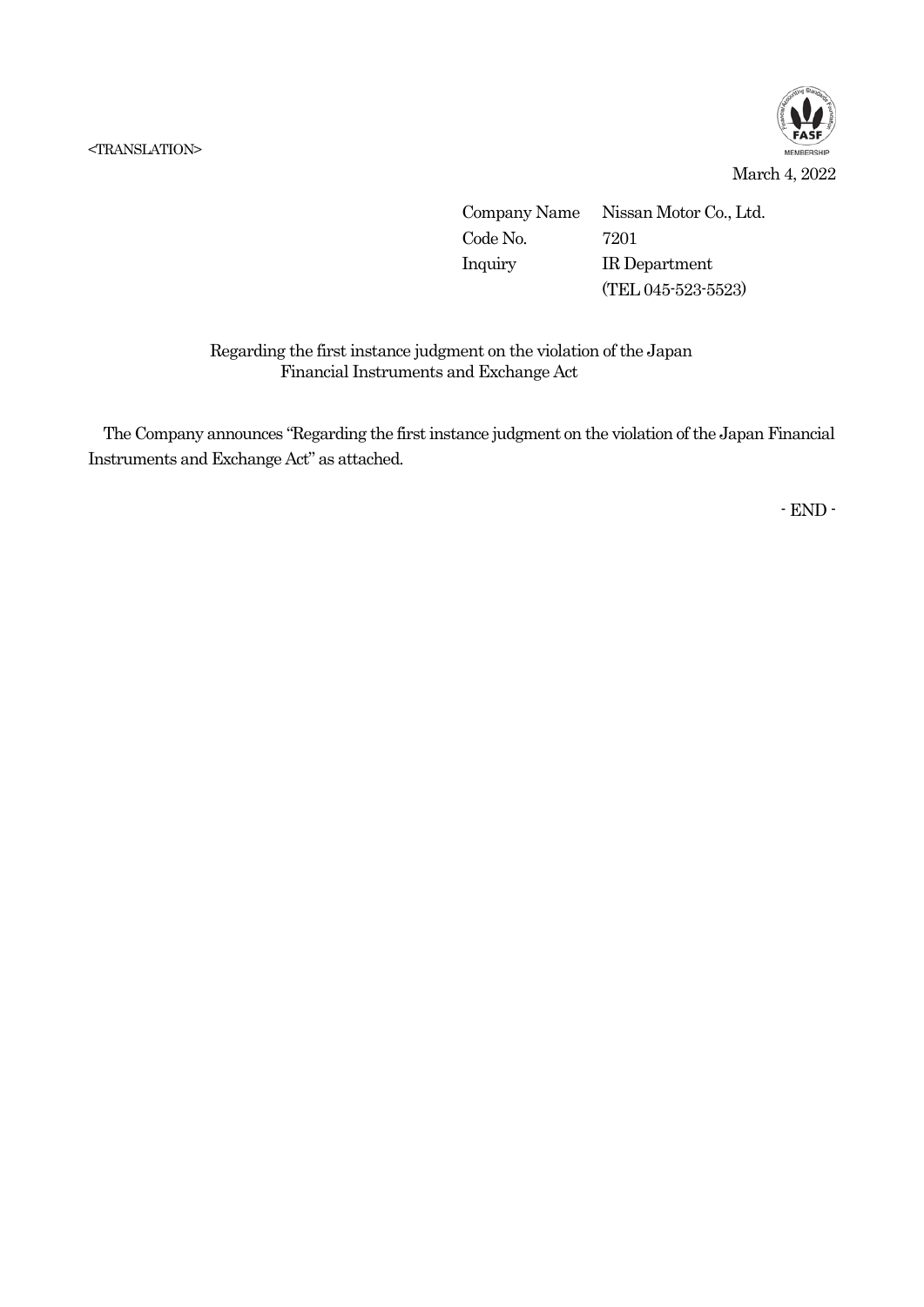

Embargoed for March 4, 2022

## Regarding the first instance judgment on the violation of the Japan Financial Instruments and Exchange Act

YOKOHAMA, Japan - On March 3, 2022, Nissan received from the Tokyo District Court a guilty judgment regarding the violation of the Financial Instruments and Exchange Act (FIEA) (submission of annual securities reports containing false statements) and was ordered a penalty of 200 million yen (prosecutors' request: 200 million yen).

As stated in Nissan's press release "Nissan board receives report on misconduct led by former chairman and others" dated September 9, 2019, the internal investigation conducted by Nissan and external lawyers found that Carlos Ghosn and Greg Kelly collaborated to underreport Ghosn's compensation in Nissan's annual securities reports. Furthermore, based on the same factual findings, the Japanese Financial Services Agency imposed an administrative monetary penalty to the company on February 27, 2020, due to material misstatements in past annual securities reports.

Based on the above, Nissan contends it is indisputable that the acts of both individuals constitute a violation of the FIEA and Nissan will be punished based on the dual criminal liability clause. For that reason, without waiting for the judgment, Nissan has been undertaking steps to strengthen its governance and reform its corporate culture, to prevent such misconduct.

The findings confirmed based on evidence the existence of unpaid compensation regarding Ghosn and that his director compensation was underreported in the annual securities report under his instruction. The company contends that this is a fair judgment and takes this matter extremely seriously. On the other hand, it was unexpected that for some years the Court judged that the objective evidence was insufficient to support the credibility of the witness to find Kelly's intention and collaboration in the series of crimes.

Nissan treats the judgment with utmost seriousness, and after careful consideration of the principal penalty and the findings in the judgment, the company has decided it will not appeal.

If the prosecutors do not appeal against the guilty judgment on Nissan within the period determined by the Criminal Procedure Act, the judgment will become final. In this case, within the administrative monetary penalty payment order as announced in the Timely Disclosure to the Tokyo Stock Exchange "Administrative Monetary Penalty Payment Order by the Financial Services Agency" dated February 28, 2020, the portion corresponding to the same case as this criminal lawsuit (i.e., 1,018,645,000 yen) will be modified by deducting the monetary penalty amount in this judgment, in accordance with Article 185-8-6 of FIEA.